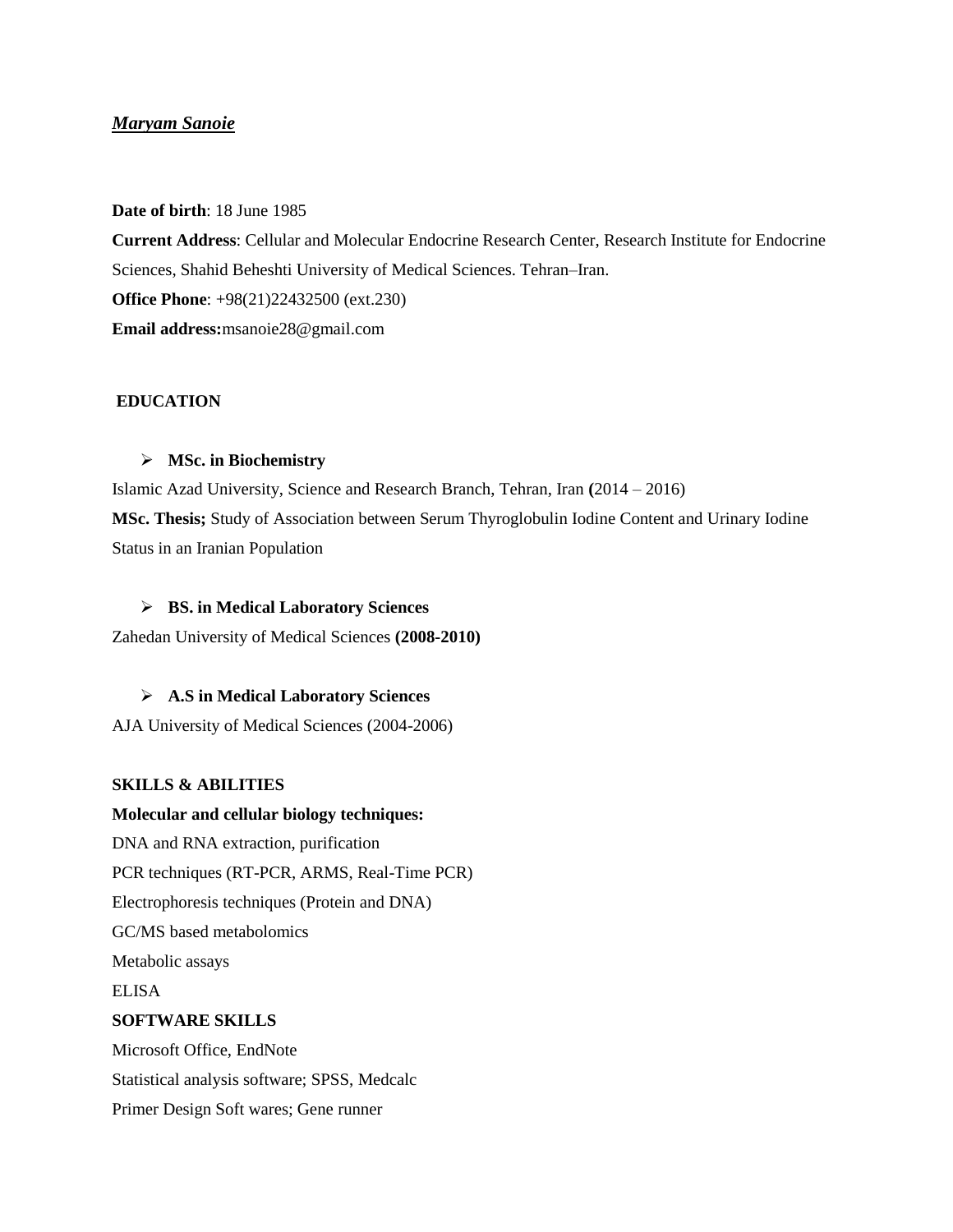## **JOURNALPUBLICATION**

- Abooshahab R, Hooshmand K, Razavi SA, Gholami M, **Sanoie M**, Hedayati M. Plasma metabolic profiling of human thyroid nodules by gas chromatography-mass spectrometry (GC-MS)-based untargeted metabolomics. Frontiers in Cell and Developmental Biology. 2020; 8:385.
- Abooshahab R, Gholami M, **Sanoie M**, Azizi F, Hedayati M. Advances in metabolomics of thyroid cancer diagnosis and metabolic regulation. Endocrine. 2019 Apr 1:1-4.
- **Maryam Sanoie**, Mehdi Akbarzadeh, Monireh Movahedi, Mehdi Hedayati, Assessment of iodine status: urine iodine and/or serum Thyroglobulin iodine content. Biological trace element research (in press)

## **International Congress &Symposium (Published Abstracts)**

- Abooshahab R, Gholami M, **Sanoie M**, Azizi F, Hedayati M Plasma metabolic profiling of human thyroid nodules by gas chromatography-mass spectrometry (GC-MS)-based untargeted metabolomics. 2nd Annual MANA conference, University of Michigan, USA, 14-16 September, 2020 online (poster Presentations).
- **Maryam Sanoie**, Monireh Movahedi, Mehdi Hedayati. The Association between Serum Thyroglobulin and Urinary Iodine Concentration in an Iranian Population. 10<sup>th</sup> International Congress of Laboratory & Clinic 3<sup>rd</sup> National Congress of Basic medical Sciences and the Knowledge- based Production 31 Jan-2 Feb 2018 (Oral presentation).
- **Maryam Sanoie**, Monireh Movahedi, Mehdi Hedayati, Thyroglobulin iodine content: Does a valuable indicator for assessing iodine status in population?. 5 th &1st International Congress on Novel & Innovative Laborattory Technologies 25-27 October 2017 (Oral presentation).
- **Maryam Sanoie**، Golbarg Kolahi ، Monireh Movahedi ، Mehdi Hedayati. Thyroglobulin: a replacement index for iodine deficiency Assessment. The 11th International Congress of Endocrine Disorders 2-4 November 2016 (Poster presentation).